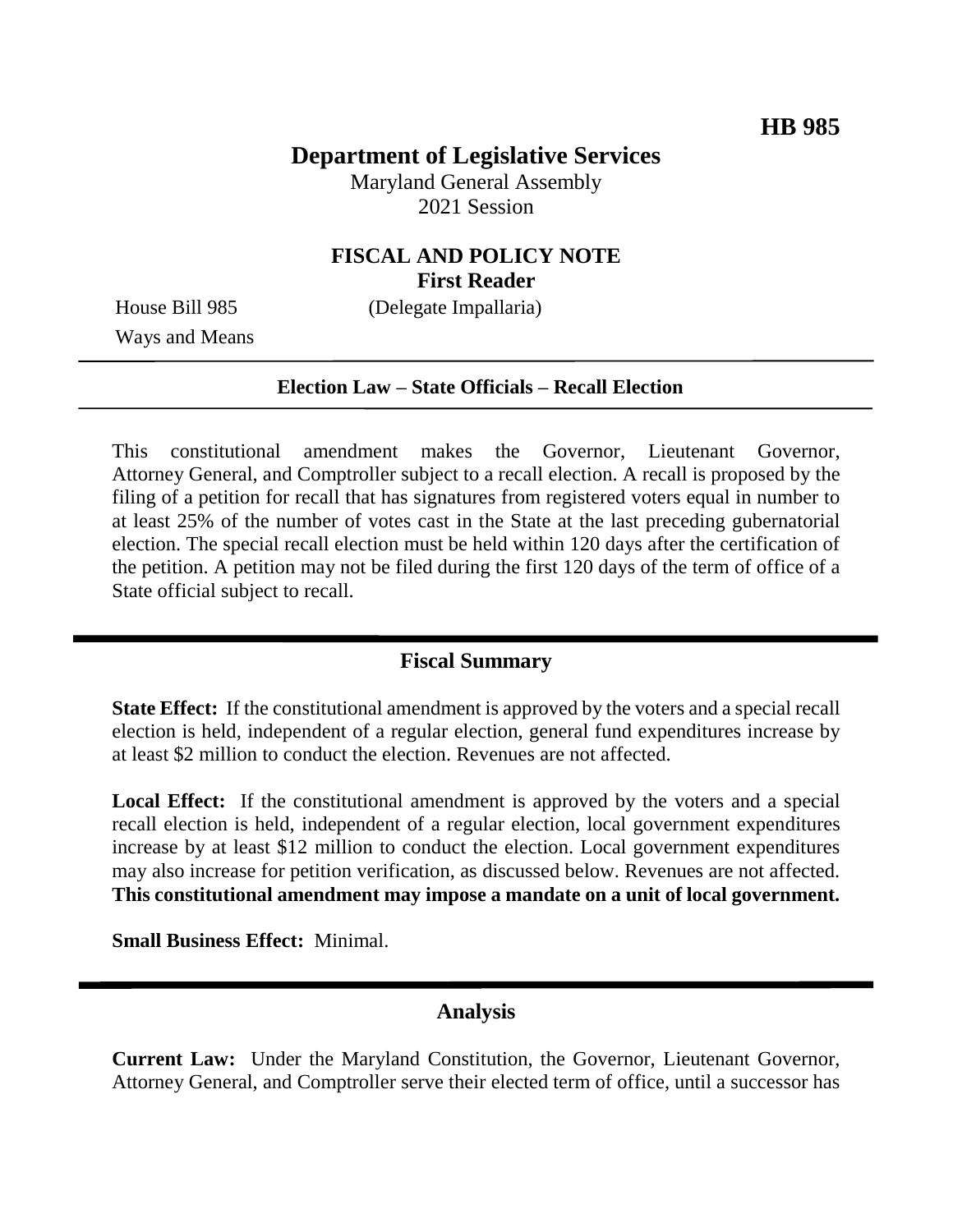been elected and qualified. There are certain provisions relating to removal of those officials in certain circumstances, including those relating to (1) the impeachment (and conviction) power of the General Assembly; (2) the removal of the Attorney General for incompetency, willful neglect of duty or misdemeanor in office, on conviction in a court of law; and (3) removal of the Comptroller by the Governor under certain circumstances, for incompetency, malfeasance in office, willful neglect of duty, or misappropriation of State funds.

**State and Local Fiscal Effect:** If the constitutional amendment is approved by the voters and a special recall election is held, independent of a regular election, State general fund and local government expenditures increase significantly to conduct the election. State costs for the election are expected to be at least \$2 million and local government costs are expected to be at least \$12 million, for election judges, local board of elections temporary staff and overtime, ballots (in-person and mail-in), ballot drop box delivery and pick up, and contractual services for voting system staffing and voting equipment transportation. Some of these costs are solely local costs (election judges and local temporary staff and overtime) and others are shared by the State Board of Elections and local boards of elections. These estimates do not account for all costs and actual overall costs may be higher.

Local boards of elections may also incur costs to verify the signatures on a petition for recall, assuming local boards would have that responsibility, similar to referendum and other petitions. Montgomery and Wicomico counties, for example, indicate that if a petition needs to be verified when existing staff are occupied with election preparation or verification of other petitions, additional costs of approximately \$65,000 and \$13,000 may be incurred, respectively, for temporary staff and/or overtime. If a petition needs to be verified at a less busy time for existing staff, Montgomery County indicates it may still incur costs of approximately \$36,000, and Wicomico County indicates that any increased costs should be minimal.

## **Additional Information**

**Prior Introductions:** None.

**Designated Cross File:** None.

**Information Source(s):** Anne Arundel, Harford, Montgomery, and Wicomico counties; Comptroller's Office; State Board of Elections; Department of Legislative Services